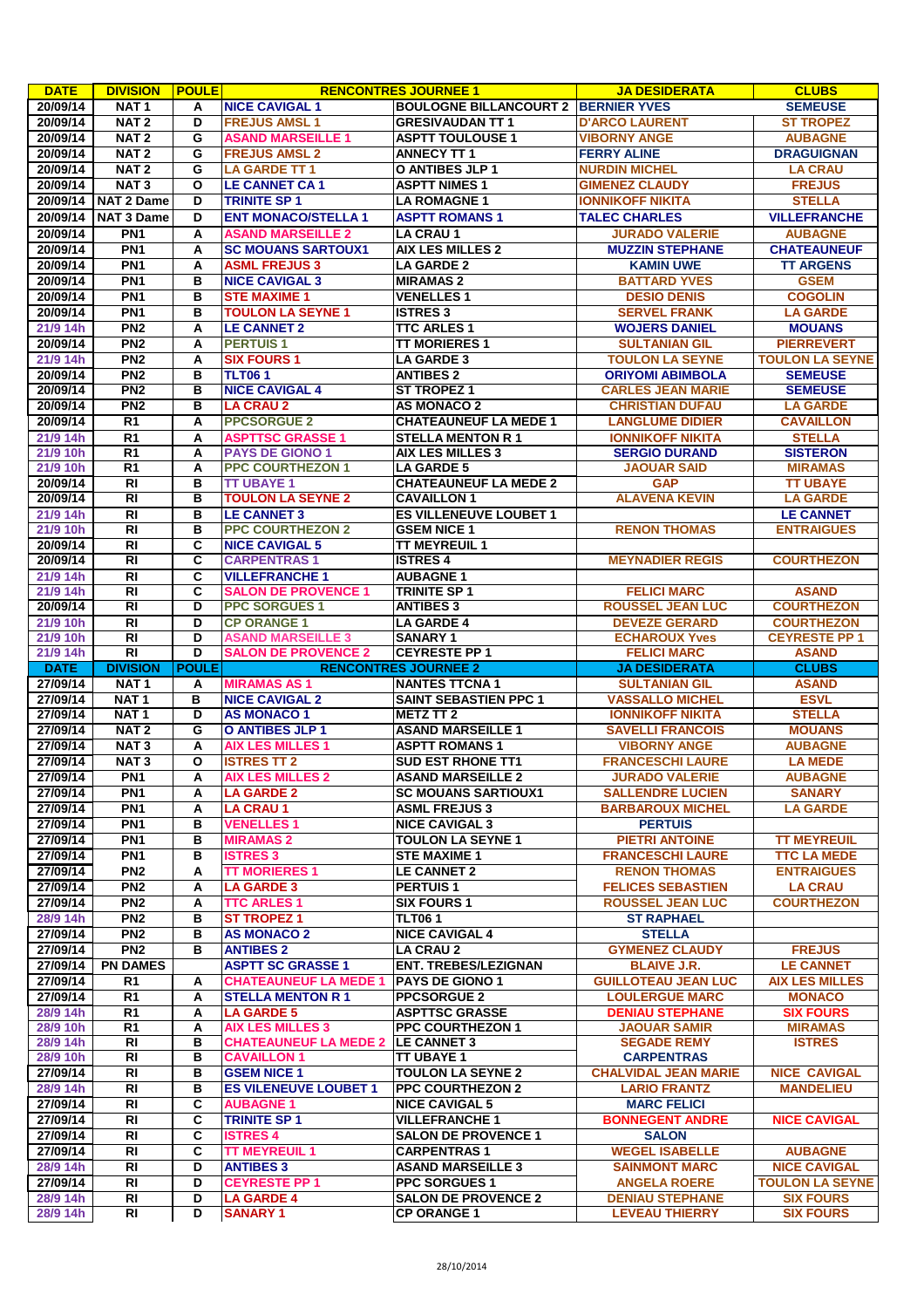| <b>DATE</b>            | <b>DIVISION</b>                      | <b>POULE</b>            |                                              | <b>RENCONTRES JOURNEE 3</b>                      | <b>JA DESIDERATA</b>                         | <b>CLUBS</b>                           |
|------------------------|--------------------------------------|-------------------------|----------------------------------------------|--------------------------------------------------|----------------------------------------------|----------------------------------------|
| 18/10/14               | NAT <sub>1</sub>                     | A                       | <b>NICE CAVIGAL 1</b>                        | <b>SAINT LOUIS 2</b>                             | <b>BANESSY PIERRE YVES</b>                   | <b>ESVL</b>                            |
| 18/10/14               | NAT <sub>2</sub>                     | D                       | <b>FREJUS AMSL1</b>                          | <b>LATRONCHE MELLAN 1</b>                        | <b>D'ARCO LAURENT</b>                        | <b>ST TROPEZ</b>                       |
| 18/10/14               | NAT <sub>2</sub>                     | G                       | <b>ASAND MARSEILLE 1</b>                     | <b>ANNECY TT 1</b>                               | <b>WEGEL ISABELLE</b>                        | <b>AUBAGNE</b>                         |
| 18/10/14               | NAT <sub>2</sub>                     | G                       | <b>FREJUS AMSL 2</b>                         | AL ECHIROLLES EYBEN 1                            | <b>SAGNARD PATRICK</b>                       | <b>FAYENCE</b>                         |
| 18/10/14               | NAT <sub>2</sub>                     | G                       | <b>LA GARDE TT 1</b>                         | <b>CREUSOT VARENNES 1</b>                        | <b>BERTRAND JEAN PAUL</b>                    | <b>SIX FOURS</b>                       |
| 18/10/14               | NAT <sub>3</sub>                     | A                       | <b>AIX LES MILLES 1</b>                      | <b>US SAINT EGREVES 2</b>                        | <b>VIBORNY ANGE</b>                          | <b>AUBAGNE</b>                         |
| 18/10/14               | NAT <sub>3</sub>                     | O                       | <b>LE CANNET CA1</b>                         | <b>ISTRES TT 2</b>                               | <b>SAVELLI FRANCOIS</b>                      | <b>MOUANS</b>                          |
|                        | 18/10/14 NAT 2 Dame                  | D                       | <b>TRINITE SP1</b>                           | <b>MURS-ERIGNE ASTT 1</b>                        | <b>IONNIKOFF NIKITA</b>                      | <b>STELLA</b>                          |
|                        | 18/10/ 15h  NAT 3 Dame               | D                       | <b>ENT MONACO/STELLA 1</b>                   | <b>ASPC NIMES 2</b>                              | <b>DUQUESNE MICHEL</b>                       | <b>VILLEFRANCHE</b>                    |
| 18/10/14               | PN <sub>1</sub>                      | A                       | <b>ASAND MARSEILLE 2</b>                     | <b>LA GARDE 2</b>                                | <b>SULTANIAN GIL</b>                         | <b>PIERREVERT</b>                      |
| 18/10/14               | PN <sub>1</sub>                      | A                       | <b>ASML FREJUS 3</b>                         | <b>SC MOUANS SARTIOUX1</b>                       | <b>COGOLIN</b>                               |                                        |
| 18/10/14               | PN <sub>1</sub>                      | A                       | <b>AIX LES MILLES 2</b>                      | <b>LA CRAU 1</b>                                 | <b>JURADO VALERIE</b>                        | <b>AUBAGNE</b>                         |
| 18/10/14               | PN <sub>1</sub>                      | B                       | <b>NICE CAVIGAL 3</b>                        | <b>ISTRES 3</b>                                  | <b>BRUNO OCEANE</b>                          | <b>TLT06</b>                           |
| 18/10/14<br>18/10/14   | PN <sub>1</sub><br>PN <sub>1</sub>   | B<br>в                  | <b>TOULON LA SEYNE 1</b><br><b>VENELLES1</b> | <b>STE MAXIME 1</b><br><b>MIRAMAS 2</b>          | <b>PRATALI JOEL</b><br><b>FELICI MARC</b>    | <b>HYERES</b>                          |
|                        | PN <sub>2</sub>                      | A                       | <b>LE CANNET 2</b>                           | <b>LA GARDE 3</b>                                | <b>BONFIGLIO DANIEL</b>                      | <b>ASAND</b><br><b>GRASSE</b>          |
| 19/10 14h<br>19/10 14h | PN <sub>2</sub>                      | A                       | <b>SIX FOURS 1</b>                           | <b>PERTUIS1</b>                                  | <b>PUGET VILLE</b>                           |                                        |
| 18/10/14               | PN <sub>2</sub>                      | A                       | <b>TT MORIERES 1</b>                         | <b>TTC ARLES 1</b>                               | <b>ROUSSEL JEAN LUC</b>                      | <b>ORANGE</b>                          |
| 18/10/14               | PN <sub>2</sub>                      | в                       | <b>TLT061</b>                                | <b>AS MONACO 2</b>                               | <b>DEL FURIA PASCAL</b>                      | <b>ANTIBES</b>                         |
| 18/10/14               | PN <sub>2</sub>                      | в                       | <b>LA CRAU 2</b>                             | <b>NICE CAVIGAL 4</b>                            | <b>TOULON LA SEYNE</b>                       | <b>TOULON LA SEYNE</b>                 |
| 19/10 14h              | PN <sub>2</sub>                      | в                       | <b>ST TROPEZ 1</b>                           | <b>ANTIBES 2</b>                                 | <b>LEPELTIER GILBERT</b>                     | <b>STE MAXIME</b>                      |
| 19/10 10h              | $\overline{R1}$                      | A                       | <b>PAYS DE GIONO 1</b>                       | <b>STELLA MENTON R 1</b>                         | <b>ORAISON</b>                               |                                        |
| 18/10/14               | $\overline{R1}$                      | A                       | <b>PPCSORGUE 2</b>                           | <b>LA GARDE 5</b>                                | <b>DEVEZE GERARD</b>                         | <b>COURTHEZON</b>                      |
| 19/10 14h              | $\overline{R1}$                      | A                       | <b>ASPTTSC GRASSE</b>                        | <b>PPC COURTHEZON 1</b>                          | <b>WESEIFILTZ THIERRY</b>                    | <b>LE CANNET</b>                       |
| 19/10 10h              | R <sub>1</sub>                       | A                       | <b>AIX LES MILLES 3</b>                      | <b>CHATEAUNEUF LA MEDE 1</b>                     | <b>JAOUAR SAMIR</b>                          | <b>MIRAMAS</b>                         |
| 19/10 14h              | $\overline{R}$                       | в                       | <b>LE CANNET 3</b>                           | <b>CAVAILLON1</b>                                | <b>GYMENEZ CLAUDY</b>                        | <b>FREJUS</b>                          |
| 18/10/14               | $\overline{R}$                       | в                       | <b>TT UBAYE 1</b>                            | <b>GSEM NICE 1</b>                               | <b>GAP</b>                                   |                                        |
| 18/10/14               | $\overline{RI}$                      | в                       | <b>TOULON LA SEYNE 2</b>                     | <b>PPC COURTHEZON 2</b>                          | <b>TREGRET ANDRE</b>                         | <b>SIX FOURS</b>                       |
| 19/10 14h              | $\overline{R}$                       | B                       | <b>ES VILLENEUVE LOUBET 1</b>                | <b>CHATEAUNEUF LA MEDE 2</b>                     | <b>IONNIKOFF NIKITA</b>                      | <b>STELLA</b>                          |
| 18/10/14               | <b>RI</b>                            | C                       | <b>NICE CAVIGAL 5</b>                        | <b>TRINITE SP1</b>                               | <b>NURDIN FABIENNE</b>                       | <b>MONACO</b>                          |
| 19/10 14h              | $\overline{RI}$                      | $\overline{\mathbf{c}}$ | <b>VILLEFRANCHE 1</b>                        | <b>ISTRES 4</b>                                  | <b>BATTARD YVES</b>                          | <b>GSEM</b>                            |
| 19/10 14h              | $\overline{R}$                       | $\overline{\mathbf{c}}$ | <b>SALON DE PROVENCE 1</b>                   | <b>CARPENTRAS1</b>                               | <b>SEGADE REMY</b>                           | <b>ISTRES</b>                          |
| 18/10/14               | $\overline{R}$                       | C                       | <b>TT MEYREUIL 1</b>                         | <b>AUBAGNE 1</b>                                 | <b>GUILLOTEAU JEAN LUC</b>                   | <b>AIX LES MILLES</b>                  |
| 19/10 10h              | $\overline{RI}$                      | D                       | <b>ASAND MARSEILLE 3</b>                     | <b>CEYRESTE PP 1</b>                             | <b>VENELLE</b>                               |                                        |
| 18/10/14               | $\overline{R}$                       | D                       | <b>PPC SORGUES 1</b>                         | <b>LA GARDE 4</b>                                | <b>DEVEZE GERARD</b>                         | <b>COURTHEZON</b>                      |
| 19/10 14h              | <b>RI</b>                            | D                       | <b>SALON DE PROVENCE 2</b>                   | <b>CP ORANGE 1</b>                               | <b>SEGADE REMY</b>                           | <b>ISTRES</b>                          |
| 19/10 14h              | $\overline{RI}$                      | D                       | <b>SANARY 1</b>                              | <b>ANTIBES 3</b>                                 | <b>TOULON LA SEYNE</b>                       | <b>TOULON LA SEYNE</b>                 |
| <b>DATE</b>            |                                      |                         |                                              | <b>RENCONTRES JOURNEE 4</b>                      |                                              |                                        |
| 08/11/14               | NAT <sub>1</sub>                     | в                       | <b>NICE CAVIGAL 2</b>                        | <b>PONTAULT USM 1</b>                            | <b>BANESSY PIERRE YVES</b>                   | <b>ESVL</b>                            |
| 08/11/14               | NAT <sub>1</sub>                     | D                       | <b>AS MONACO 1</b>                           | <b>BAYARD ARGENTAN 2</b>                         | <b>DAGNEAUX OLIVIER</b>                      | <b>NICE CAVIGAL</b>                    |
| 08/11/14<br>08/11/14   | NAT <sub>2</sub>                     | D                       | <b>FREJUS AMSL1</b>                          | PARIS 16 TT 1                                    | <b>CENTOFANTI ERIC</b>                       | <b>PUGET VILLE</b>                     |
|                        | NAT <sub>2</sub><br>NAT <sub>3</sub> | G<br>$\mathbf{o}$       | <b>FREJUS AMSL 2</b><br><b>ISTRES TT 2</b>   | <b>ASPTT TOULOUSE 1</b><br><b>RILLEUX AUVR 1</b> | <b>D'ARCO LAURENT</b><br><b>VIBORNY ANGE</b> | <b>ST TROPEZ</b><br><b>AUBAGNE</b>     |
| 08/11/14<br>08/11/14   | PN <sub>1</sub>                      | А                       | <b>ASML FREJUS 3</b>                         | <b>ASAND MARSEILLE 2</b>                         | <b>FERRY ALINE</b>                           | <b>DRAGUIGNAN</b>                      |
| 08/11/14               | PN <sub>1</sub>                      | A                       | <b>SC MOUANS SARTIOUX1</b>                   | LA CRAU 1                                        | <b>BOURGUIGNON JEAN YVES</b>                 | <b>LE CANNET</b>                       |
| 08/11/14               | PN <sub>1</sub>                      | A                       | <b>LA GARDE 2</b>                            | <b>AIX LES MILLES 2</b>                          | <b>TOULON LA SEYNE</b>                       | <b>TOULON LA SEYNE</b>                 |
| 08/11/14               | PN <sub>1</sub>                      | в                       | <b>TOULON LA SEYNE 1</b>                     | <b>NICE CAVIGAL 3</b>                            | <b>BARBAROUX MICHEL</b>                      | <b>LA GARDE</b>                        |
| 08/11/14               | PN <sub>1</sub>                      | в                       | <b>STE MAXIME 1</b>                          | <b>MIRAMAS 2</b>                                 | <b>BUDA JULIEN</b>                           | <b>DRAGUIGNAN</b>                      |
| 08/11/14               | PN <sub>1</sub>                      | в                       | <b>ISTRES 3</b>                              | <b>VENELLES1</b>                                 | <b>FELICI MARC</b>                           | <b>ASAND</b>                           |
| 9/11 14h               | PN <sub>2</sub>                      | Α                       | <b>SIX FOURS 1</b>                           | <b>LE CANNET 2</b>                               | <b>TOULON LA SEYNE</b>                       | <b>TOULON LA SEYNE</b>                 |
| 08/11/14               | PN <sub>2</sub>                      | А                       | <b>PERTUIS1</b>                              | <b>TTC ARLES 1</b>                               | <b>SULTANIAN GIL</b>                         | <b>PIERREVERT</b>                      |
| 08/11/14               | PN2                                  | Α                       | <b>LA GARDE 3</b>                            | <b>TT MORIERES 1</b>                             | <b>FELICES SEBASTIEN</b>                     | <b>LA CRAU</b>                         |
| 08/11/14               | PN <sub>2</sub>                      | в                       | <b>LA CRAU 2</b>                             | <b>TLT061</b>                                    | <b>PRATALI JOEL</b>                          | <b>HYERES</b>                          |
| 08/11/14               | PN <sub>2</sub>                      | в                       | <b>NICE CAVIGAL 4</b>                        | <b>ANTIBES 2</b>                                 | <b>VASSALLO MICHEL</b>                       | <b>ESVL</b>                            |
| 08/11/14               | PN2                                  | в                       | <b>AS MONACO 2</b>                           | <b>ST TROPEZ 1</b>                               | <b>SAINMONT MARC</b>                         | <b>NICE CAVIGAL</b>                    |
| 9/11 14h               | R <sub>1</sub>                       | Α                       | <b>LA GARDE 5</b>                            | <b>PAYS DE GIONO 1</b>                           | <b>SIX FOURS</b>                             | <b>SIX FOURS</b>                       |
| 9/11 10h               | R <sub>1</sub>                       | А                       | <b>PPC COURTHEZON 1</b>                      | <b>PPCSORGUE 2</b>                               | <b>JAOUAR SAMIR</b>                          | <b>MIRAMAS</b>                         |
| 9/11 14h               | R <sub>1</sub>                       | Α                       | <b>ASPTTSC GRASSE</b>                        | <b>AIX LES MILLES 3</b>                          | <b>LE CANNET</b>                             | <b>LE CANNET</b>                       |
| 08/11/14               | $\overline{R1}$                      | Α                       | <b>STELLA MENTON R 1</b>                     | <b>CHATEAUNEUF LA MEDE 1</b>                     | <b>BONNEGENT ANDRE</b>                       | <b>NICE CAVIGAL</b>                    |
| 08/11/14               | RI                                   | в                       | <b>GSEM NICE 1</b>                           | <b>LE CANNET 3</b>                               | <b>LOUGARRE JULIEN</b>                       | <b>NICE CAVIGAL</b>                    |
| 9/11 10h               | $\overline{R}$                       | в                       | <b>PPC COURTHEZON 2</b>                      | <b>TT UBAYE 1</b>                                | <b>RENON THOMAS</b>                          | <b>ENTRAIGUES</b>                      |
| 08/11/14               | RI                                   | в                       | <b>TOULON LA SEYNE 2</b>                     | <b>ES VILLENEUVE LOUBET 1</b>                    | <b>LA GARDE</b>                              | <b>LA GARDE</b>                        |
| 9/11 10h               | RI                                   | в                       | <b>CAVAILLON 1</b>                           | <b>CHATEAUNEUF LA MEDE 2</b>                     | <b>AVIGNON</b>                               | <b>AVIGNON</b>                         |
| 08/11/14               | <b>RI</b>                            | $\overline{\mathbf{c}}$ | <b>ISTRES 4</b>                              | <b>NICE CAVIGAL 5</b>                            | <b>GUILLOTEAU JEAN LUC</b>                   | <b>AIX LES MILLES</b>                  |
| 08/11/14               | RI                                   | C                       | <b>CARPENTRAS1</b>                           | <b>VILLEFRANCHE 1</b>                            | <b>MEYNADIER REGIS</b>                       | <b>COURTHEZON</b>                      |
| 9/11 14h               | RI                                   | C                       | <b>SALON DE PROVENCE 1</b>                   | <b>TT MEYREUIL 1</b>                             | <b>MARTINOTTI</b>                            | <b>ST MARTIN DE CRAU</b>               |
| 08/11/14               | $\overline{R}$                       | C                       | <b>TRINITE SP 1</b>                          | <b>AUBAGNE 1</b>                                 | <b>VILLEFRANCHE</b>                          | <b>VILLEFRANCHE</b>                    |
| 9/11 14h<br>9/11 10h   | RI<br>RI                             | D<br>D                  | <b>LA GARDE 4</b><br><b>CP ORANGE 1</b>      | <b>ASAND MARSEILLE 3</b><br><b>PPC SORGUES 1</b> | <b>BELGENTIER</b><br><b>ROUSSEL JEAN LUC</b> | <b>BELGENTIER</b><br><b>COURTHEZON</b> |
| 9/11 14h               | <b>RI</b>                            | D                       | <b>SALON DE PROVENCE 2</b>                   | <b>SANARY 1</b>                                  | <b>MARTINOTTI</b>                            | <b>ST MARTIN DE CRAU</b>               |
| 08/11/14               | $\overline{R}$                       | D                       | <b>CEYRESTE PP 1</b>                         | <b>ANTIBES 3</b>                                 | <b>JURADO VALERIE</b>                        | <b>AUBAGNE</b>                         |
| <b>DATE</b>            |                                      |                         |                                              | <b>RENCONTRES JOURNEE 5</b>                      |                                              |                                        |
|                        |                                      |                         |                                              |                                                  |                                              |                                        |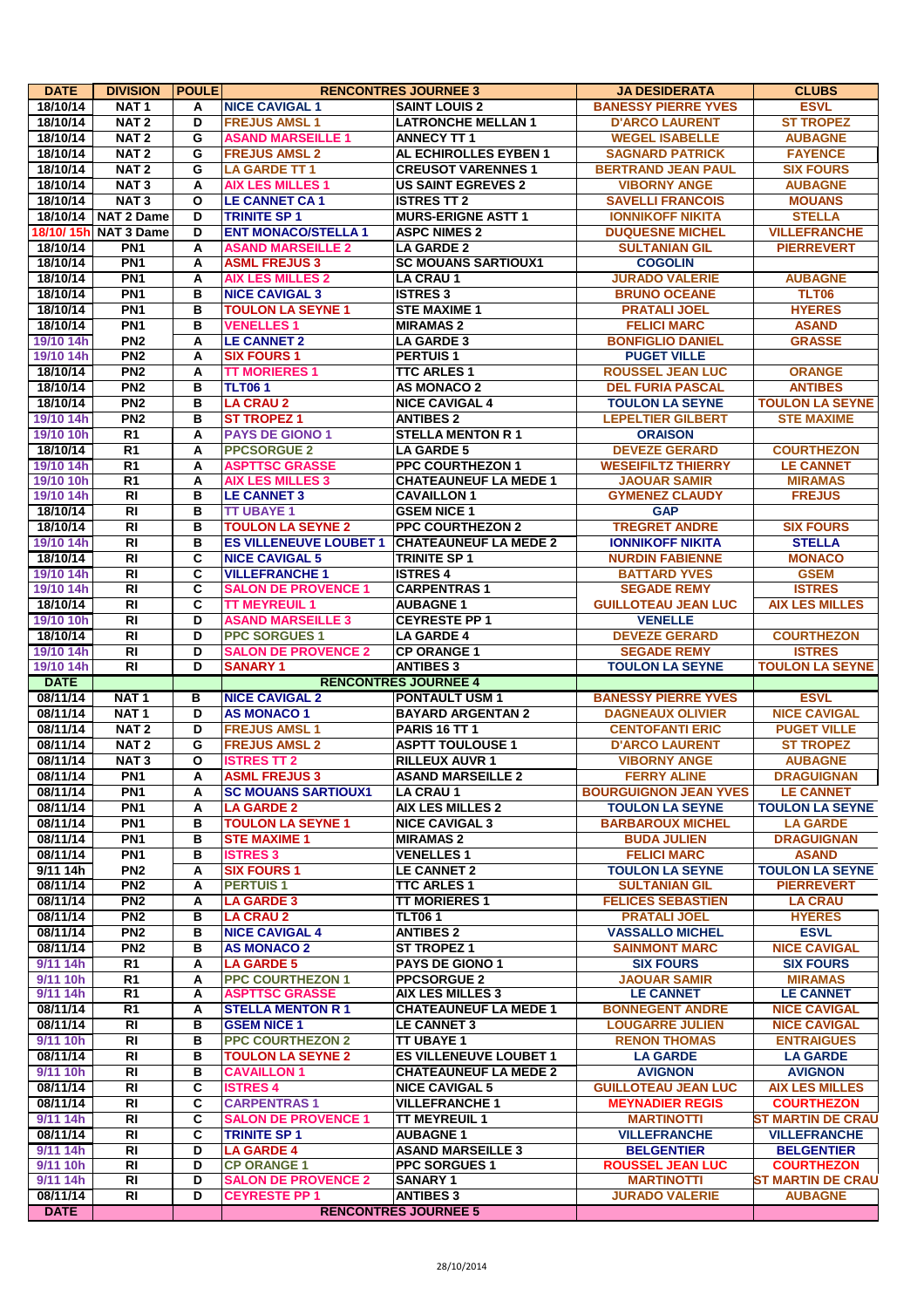|                      | NAT <sub>1</sub>                   | A                       | <b>NICE CAVIGAL 1</b>                                  | <b>MONFORT 1</b>                                   | <b>NURDIN FABIENNE</b>                           | <b>MONACO</b>                   |
|----------------------|------------------------------------|-------------------------|--------------------------------------------------------|----------------------------------------------------|--------------------------------------------------|---------------------------------|
| 22/11/14             | NAT <sub>1</sub>                   | A                       | <b>MIRAMAS AS1</b>                                     | <b>LEVALLOIS SCTT 1</b>                            | <b>FELICI MARC</b>                               | <b>ASAND</b>                    |
| 22/11/14             | NAT <sub>2</sub>                   | G                       | <b>ASAND MARSEILLE 1</b>                               | AL ECHIROLLES EYBEN 1                              | <b>SULTANIAN GIL</b>                             | <b>PIERREVERT</b>               |
| 22/11/14             | NAT <sub>2</sub>                   | G                       | <b>LA GARDE TT 1</b>                                   | <b>FREJUS AMSL 2</b>                               | <b>SALLENDRE LUCIEN</b>                          | <b>SANARY</b>                   |
| 22/11/14             | NAT <sub>2</sub>                   | G                       | <b>O ANTIBES JLP 1</b>                                 | <b>CREUSOT VARENNES 1</b>                          | <b>GIMENEZ CLAUDY</b>                            | <b>FREJUS</b>                   |
| 22/11/14             | NAT <sub>3</sub>                   | A                       | <b>AIX LES MILLES 1</b>                                | <b>CJM BOURGES1</b>                                | <b>VIBORNY ANGE</b>                              | <b>AUBAGNE</b>                  |
| 22/11/14             | <b>NAT3</b>                        | O                       | <b>LE CANNET CA1</b>                                   | <b>SUD EST RHONE TT1</b>                           | <b>VASSALLO MICHEL</b>                           | <b>ESVL</b>                     |
| 22/11/14             | NAT 2 Dame                         | D                       | <b>TRINITE SP1</b>                                     | <b>VGA ST MAUR 2</b>                               | <b>WARMBOLD</b>                                  | <b>AS MONACO</b>                |
| 22/11/14<br>22/11/14 | NAT 3 Dame<br>PN <sub>1</sub>      | D                       | <b>ENT MONACO/STELLA 1</b><br><b>ASAND MARSEILLE 2</b> | <b>COURNON CL1</b>                                 | <b>IONNIKOFF NIKITA</b><br><b>WEGEL ISABELLE</b> | <b>STELLA</b><br><b>AUBAGNE</b> |
| 22/11/14             | PN1                                | A<br>A                  | <b>AIX LES MILLES 2</b>                                | <b>SC MOUANS SARTIOUX1</b><br><b>ASML FREJUS 3</b> | <b>JURADO VALERIE</b>                            | <b>AUBAGNE</b>                  |
| 22/11/14             | PN <sub>1</sub>                    | A                       | <b>LA CRAU 1</b>                                       | <b>LA GARDE 2</b>                                  | <b>TOULON LA SEYNE</b>                           | <b>TOULON LA SEYNE</b>          |
| 22/11/14             | PN <sub>1</sub>                    | в                       | <b>NICE CAVIGAL 3</b>                                  | <b>STE MAXIME 1</b>                                | <b>TALEC CHARLES</b>                             | <b>VILLEFRANCHE</b>             |
| 22/11/14             | PN <sub>1</sub>                    | в                       | <b>VENELLES1</b>                                       | <b>TOULON LA SEYNE 1</b>                           | <b>GUILLOTEAU JEAN LUC</b>                       | <b>AIX LES MILLES</b>           |
| 22/11/14             | PN <sub>1</sub>                    | в                       | <b>MIRAMAS 2</b>                                       | <b>ISTRES 3</b>                                    | <b>PIETRI ANTOINE</b>                            | <b>TT MEYREUIL</b>              |
| 23/11 14h            | PN <sub>2</sub>                    | A                       | <b>LE CANNET 2</b>                                     | <b>PERTUIS 1</b>                                   | <b>LARIO FRANTZ</b>                              | <b>MANDELIEU</b>                |
| 22/11/14             | PN2                                | A                       | <b>TT MORIERES 1</b>                                   | <b>SIX FOURS 1</b>                                 | <b>ROUSSEL JEAN LUC</b>                          | <b>COURTHEZON</b>               |
| 22/11/14             | PN <sub>2</sub>                    | A                       | <b>TTC ARLES 1</b>                                     | <b>LA GARDE 3</b>                                  | <b>FRAQUET SERGE</b>                             | <b>ST MARTIN DE CRAU</b>        |
| 22/11/14             | PN <sub>2</sub>                    | в                       | <b>TLT061</b>                                          | <b>NICE CAVIGAL 4</b>                              | <b>BATTARD YVES</b>                              | <b>GSEM</b>                     |
| 23/11 14h            | PN2                                | в                       | <b>ST TROPEZ 1</b>                                     | <b>LA CRAU 2</b>                                   | <b>LEPELTIER GILBERT</b>                         | <b>STE MAXIME</b>               |
| 22/11/14             | PN <sub>2</sub>                    | в                       | <b>ANTIBES 2</b>                                       | <b>AS MONACO 2</b>                                 | <b>DEWARLINCOURT ROSINE</b>                      | <b>ESVL</b>                     |
| 22/11/14             | <b>PN DAMES</b>                    |                         | <b>ASPTT SC GRASSE 1</b>                               | <b>MONTPELLIER TT 1</b>                            | <b>BLAIVE J.R.</b>                               | <b>LE CANNET</b>                |
| 23/11 10h            | R <sub>1</sub>                     | A                       | <b>PAYS DE GIONO 1</b>                                 | <b>PPC COURTHEZON 1</b>                            | <b>COUARD RENAN</b>                              | <b>PERTUIS</b>                  |
| 22/11/14             | R <sub>1</sub>                     | A                       | <b>PPCSORGUE 2</b>                                     | <b>ASPTTSC GRASSE</b>                              | <b>LANGLUME DIDIER</b>                           | <b>CAVAILLON</b>                |
| 22/11/14             | R <sub>1</sub>                     | A                       | <b>CHATEAUNEUF LA MEDE 1</b>                           | <b>LA GARDE 5</b>                                  | <b>CALVA CHRISTOPHE</b>                          | <b>GRANDE BASTIDE</b>           |
| 23/11 10h            | $\overline{R1}$                    | A                       | <b>AIX LES MILLES 3</b>                                | <b>STELLA MENTON R 1</b>                           | <b>PAGNI JEAN FRANCOIS</b>                       | <b>USC MARSEILLE</b>            |
| 23/11 14h            | R <sub>l</sub>                     | в                       | <b>LE CANNET 3</b>                                     | <b>PPC COURTHEZON 2</b>                            | <b>BONFIGLIO DANIEL</b>                          | <b>GRASSE</b>                   |
| 22/11/14             | <b>RI</b>                          | в                       | <b>TT UBAYE 1</b>                                      | <b>TOULON LA SEYNE 2</b>                           | <b>TRENS SABINE</b>                              | <b>TT UBAYE</b>                 |
| 23/11 14h            | <b>RI</b>                          | в                       | <b>CHATEAUNEUF LA MEDE 2</b>                           | <b>GSEM NICE 1</b>                                 | <b>GUILLOTEAU JEAN LUC</b>                       | <b>AIX LES MILLES</b>           |
| 23/11 14h            | <b>RI</b>                          | в                       | <b>ES VILLENEUVE LOUBET 1</b>                          | <b>CAVAILLON1</b>                                  | <b>CARREY JEAN MARC</b>                          | <b>CHATEAUNEUF</b>              |
| 22/11/14             | <b>RI</b>                          | C                       | <b>NICE CAVIGAL 5</b>                                  | <b>CARPENTRAS1</b>                                 | <b>MONDINI MARIE CLAUDE</b>                      | <b>SOPHIA</b>                   |
| 23/11 14h            | $\overline{RI}$                    | C                       | <b>VILLEFRANCHE 1</b>                                  | <b>SALON DE PROVENCE 1</b>                         | <b>IONNIKOFF NIKITA</b>                          | <b>STELLA</b>                   |
| 22/11/14             | <b>RI</b>                          | C                       | <b>AUBAGNE 1</b>                                       | <b>ISTRES 4</b>                                    | <b>VANDEVOORDE JL</b>                            | <b>CEYRESTE PP</b>              |
| 22/11/14             | <b>RI</b>                          | C                       | <b>TT MEYREUIL 1</b>                                   | <b>TRINITE SP 1</b>                                | <b>PAUL MATHIEU</b>                              | <b>VENELLES</b>                 |
| 23/11 10h            | <b>RI</b>                          | D                       | <b>ASAND MARSEILLE 3</b>                               | <b>CP ORANGE 1</b>                                 | <b>ECHAROUX Yves</b>                             | <b>CEYRESTE PP</b>              |
| 22/11/14             | <b>RI</b>                          | D                       | <b>PPC SORGUES 1</b>                                   | <b>SALON DE PROVENCE 2</b>                         | <b>LANGLUME DIDIER</b>                           | <b>CAVAILLON</b>                |
| 23/11 14h            | <b>RI</b>                          | D                       | <b>ANTIBES 3</b>                                       | <b>LA GARDE 4</b>                                  | <b>JARJAT MARIELLE</b>                           | <b>GRASSE</b>                   |
| 23/11 14h            | <b>RI</b>                          | D                       | <b>SANARY 1</b>                                        | <b>CEYRESTE PP 1</b>                               | <b>LEVEAU THIERRY</b>                            | <b>SIX FOURS</b>                |
| <b>DATE</b>          |                                    |                         |                                                        | <b>RENCONTRES JOURNEE 6</b>                        |                                                  |                                 |
| 06/12/14             |                                    |                         |                                                        |                                                    |                                                  |                                 |
|                      | NAT <sub>1</sub>                   | в                       | <b>NICE CAVIGAL 2</b>                                  | <b>RENNES AVENIR 1</b>                             | <b>VASSALLO MICHEL</b>                           | <b>ESVL</b>                     |
| 06/12/14             | NAT <sub>1</sub>                   | D                       | <b>AS MONACO 1</b>                                     | <b>ISSEENNE EP 2</b>                               | <b>IONNIKOFF NIKITA</b>                          | <b>MENTON</b>                   |
| 06/12/14             | NAT <sub>2</sub>                   | D                       | <b>FREJUS AMSL1</b>                                    | <b>DOUAI TT 1</b>                                  | <b>D'ARCO LAURENT</b>                            | <b>ST TROPEZ</b>                |
| 06/12/14             | NAT <sub>2</sub>                   | G                       | <b>FREJUS AMSL 2</b>                                   | <b>ASAND MARSEILLE 1</b>                           | <b>FERRY ALINE</b>                               | <b>DRAGUIGNAN</b>               |
| 06/12/14             | NAT <sub>2</sub>                   | G                       | <b>LA GARDE TT 1</b>                                   | <b>ASPTT TOULOUSE 1</b>                            | <b>TOULON LA SEYNE</b>                           | <b>TOULON LA SEYNE</b>          |
| 06/12/14             | NAT <sub>3</sub>                   | $\overline{\mathbf{o}}$ | <b>LE CANNET CA1</b>                                   | <b>ASPTT THIAIS 1</b>                              | <b>GRASSE</b>                                    | <b>GRASSE</b>                   |
| 06/12/14             | NAT <sub>3</sub>                   | O                       | <b>ISTRES TT 2</b>                                     | <b>STTT VILLEPINTE 1</b>                           | <b>FELICI MARC</b>                               | <b>ASAND</b>                    |
| 06/12/14             | <b>NAT 2 Dame</b>                  | D                       | <b>TRINITE SP1</b>                                     | <b>AP NARBONNE 1</b>                               | <b>DEL FURIA PASCAL</b>                          | <b>TRINITE</b>                  |
|                      | PN <sub>1</sub>                    |                         | <b>PL OFF NICE CAVIGAL 3</b>                           |                                                    | <b>DEWARLINCOURT ROSINE</b>                      | <b>ESVL</b>                     |
|                      | PN <sub>1</sub><br>PN <sub>1</sub> |                         | <b>PL OFF STE MAXIME 1</b><br>PL OFF TOULON LA SEYNE 1 |                                                    | <b>CANTON PHILIPPE</b><br><b>PRATALI JOEL</b>    | <b>LE LUC</b><br><b>HYERES</b>  |
|                      | PN <sub>1</sub>                    |                         | <b>PL OFF VENELLES 1</b>                               |                                                    | <b>GUILLAUTEAU JEAN LUC</b>                      | <b>AIX LES MILLES</b>           |
|                      | PN <sub>1</sub>                    |                         | <b>PL OFF MIRAMAS 2</b>                                |                                                    | <b>SULTANIAN GILLES</b>                          | <b>PIERREVERT</b>               |
|                      | PN <sub>1</sub>                    |                         | <b>PL OFF ISTRES 3</b>                                 |                                                    | <b>STRACZECK ERIC</b>                            | <b>SALON</b>                    |
|                      | PN <sub>2</sub>                    |                         | PL OFF TLT061                                          |                                                    | <b>ORIYOMI ABIMBOLA</b>                          | <b>SEMEUSE</b>                  |
|                      | PN <sub>2</sub>                    |                         | <b>PL OFF NICE CAVIGAL 4</b>                           |                                                    | <b>DEWARLINCOURT ROSINE</b>                      | <b>ESVL</b>                     |
|                      | PN <sub>2</sub>                    |                         | PL OFF LA CRAU 2                                       |                                                    | <b>TOULON LA SEYNE</b>                           | <b>TOULON LA SEYNE</b>          |
|                      | PN <sub>2</sub>                    |                         | PL OFF ST TROPEZ 1                                     |                                                    | <b>LEPELTIER GILBERT</b>                         | <b>STE MAXIME</b>               |
|                      | PN <sub>2</sub>                    |                         | <b>PL OFF AS MONACO 2</b>                              |                                                    | <b>PERRET OLIVIER</b>                            | <b>STELLA</b>                   |
|                      | PN <sub>2</sub>                    |                         | <b>PL OFF ANTIBES 2</b>                                |                                                    | <b>DEWARLINCOURT ROSINE</b>                      | <b>ESVL</b>                     |
| 7/12 14h             | R <sub>1</sub>                     | A                       | <b>ASPTTSC GRASSE</b>                                  | PAYS DE GIONO 1                                    | <b>LE CANNET</b>                                 | <b>LE CANNET</b>                |
| 06/12/14             | $\overline{R1}$                    | Α                       | <b>PPCSORGUE 2</b>                                     | <b>AIX LES MILLES 3</b>                            | <b>DEVEZE GERARD</b>                             | <b>COURTHEZON</b>               |
| 7/12 10h             | R <sub>1</sub>                     | А                       | <b>PPC COURTHEZON 1</b>                                | <b>CHATEAUNEUF LA MEDE 1</b>                       | <b>LEVRARD MICKAEL</b>                           | <b>SORGUES</b>                  |
| 7/12 14h             | R <sub>1</sub>                     | Α                       | <b>LA GARDE 5</b>                                      | <b>STELLA MENTON R 1</b>                           | <b>DENIAU STEPHANE</b>                           | <b>SIX FOURS</b>                |
| 06/12/14             | $\overline{R}$                     | в                       | <b>TOULON LA SEYNE 2</b>                               | <b>LE CANNET 3</b>                                 | <b>PRATALI JOEL</b>                              | <b>HYERES</b>                   |
| 06/12/14             | RI                                 | в                       | <b>TT UBAYE 1</b>                                      | <b>ES VILENEUVE LOUBET 1</b>                       | <b>TRENS SABINE</b>                              | <b>TTUBAYE</b>                  |
| 7/12 10h             | $\overline{R}$                     | в                       | <b>PPC COURTHEZON 2</b>                                | <b>CHATEAUNEUF LA MEDE 2</b>                       | <b>LEVRARD MICKAEL</b>                           | <b>SORGUES</b>                  |
| 06/12/14             | $\overline{R}$                     | в                       | <b>GSEM NICE 1</b>                                     | <b>CAVAILLON 1</b>                                 | <b>BRUNO OCEANE</b>                              | TLT06                           |
| 7/12 14h             | $\overline{R}$                     | С                       | <b>SALON DE PROVENCE 1</b>                             | <b>NICE CAVIGAL 5</b>                              | <b>SEGADE REMY</b>                               | <b>ISTRES</b>                   |
| 7/12 14h             | <b>RI</b>                          | C                       | <b>VILLEFRANCHE 1</b>                                  | <b>TT MEYREUIL 1</b>                               | <b>NICE CAVIGAL</b>                              | <b>NICE CAVIGAL</b>             |
| 06/12/14             | RI                                 | С                       | <b>CARPENTRAS1</b>                                     | <b>AUBAGNE 1</b>                                   | <b>LANGLUME DIDIER</b>                           | <b>CAVAILLON</b>                |
| 06/12/14<br>7/12 14h | RI<br>$\overline{R}$               | C<br>D                  | <b>ISTRES 4</b><br><b>SALON DE PROVENCE 2</b>          | <b>TRINITE SP 1</b><br><b>ASAND MARSEILLE 3</b>    | <b>BARRE JULIEN</b><br><b>SEGADE REMY</b>        | <b>SALON</b><br><b>ISTRES</b>   |